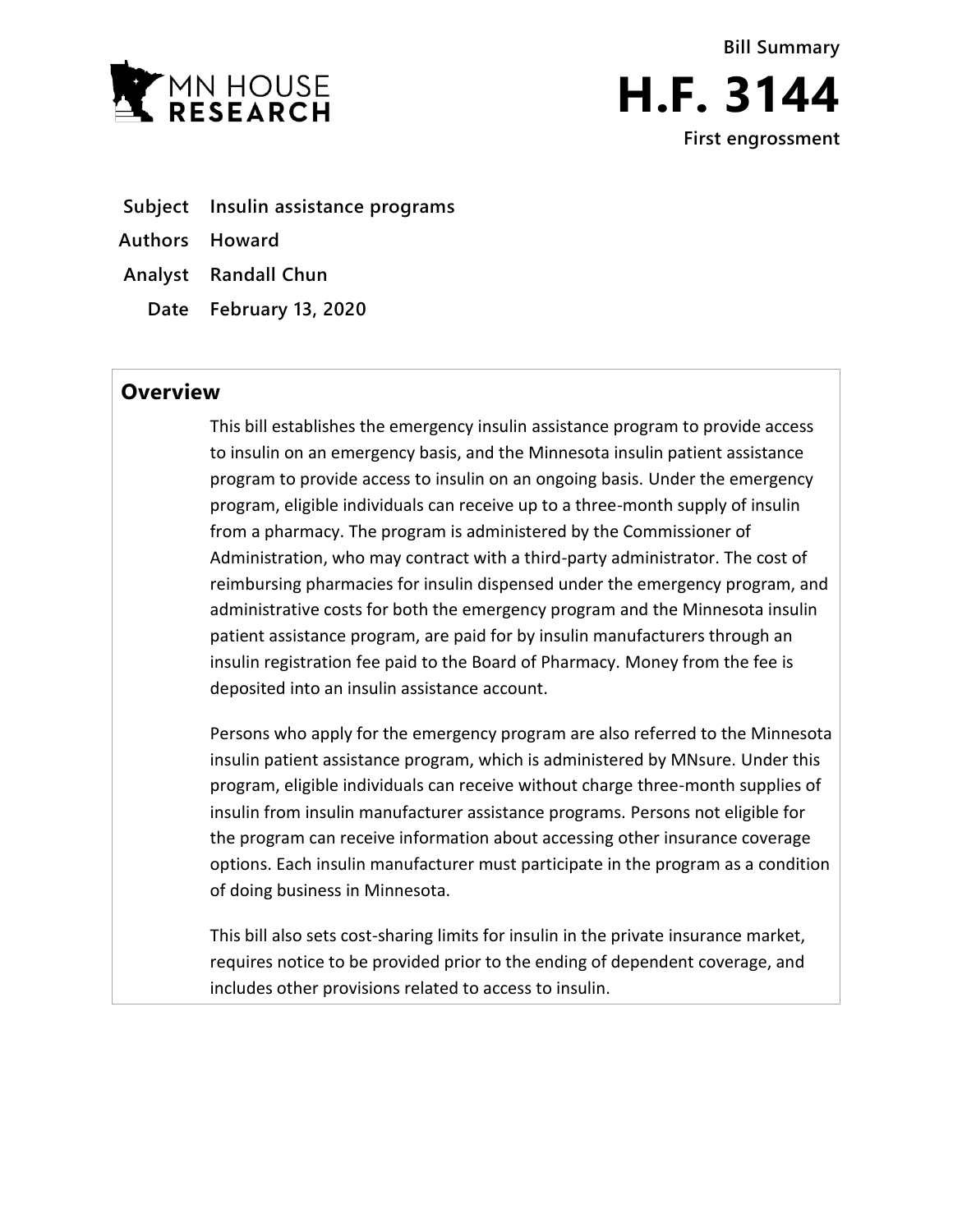# **Summary**

# **Section Description**

#### $\mathbf{1}$ **Emergency insulin assistance program**

Adds § 16B.992.

**Subd. 1. Establishment.** (a) Requires the commissioner of administration to implement and administer an emergency insulin program beginning July 1, 2020.

(b) Defines the following terms: emergency program, Minnesota insulin patient assistance program, and navigator.

**Subd. 2. Contract with third-party administrator.** Allows the commissioner to contract with a third-party administrator and provides that the initial contract is not subject to chapter 16C (state procurement requirements). Requires any contract to:

(1) require the third-party administrator to process insulin claims and pay pharmacies for insulin dispensed;

(2) prohibit the use of rebates; and

(3) require the third-party administrator to comply with government data practices requirements, maintain data as private, and not share data without patient consent.

**Subd. 3. Eligibility requirements.** To be eligible for the program, requires individuals to have a valid prescription for insulin and attest to:

(1) being a Minnesota resident;

(2) not being enrolled in MA or MinnesotaCare;

(3) having a tax household income not exceeding 500 percent of the federal poverty guidelines;

(4) being uninsured, having drug coverage through Medicare and having incurred annual out-of-pocket drug costs of over \$1,000, or having private insurance coverage with cost sharing that exceeds \$50 for a month's supply of insulin regardless of the amount or types of insulin needed;

(5) not being eligible to receive insulin through Indian Health Services and not enrolled in TRICARE or drug benefits through the U.S. Department of Veterans Affairs; and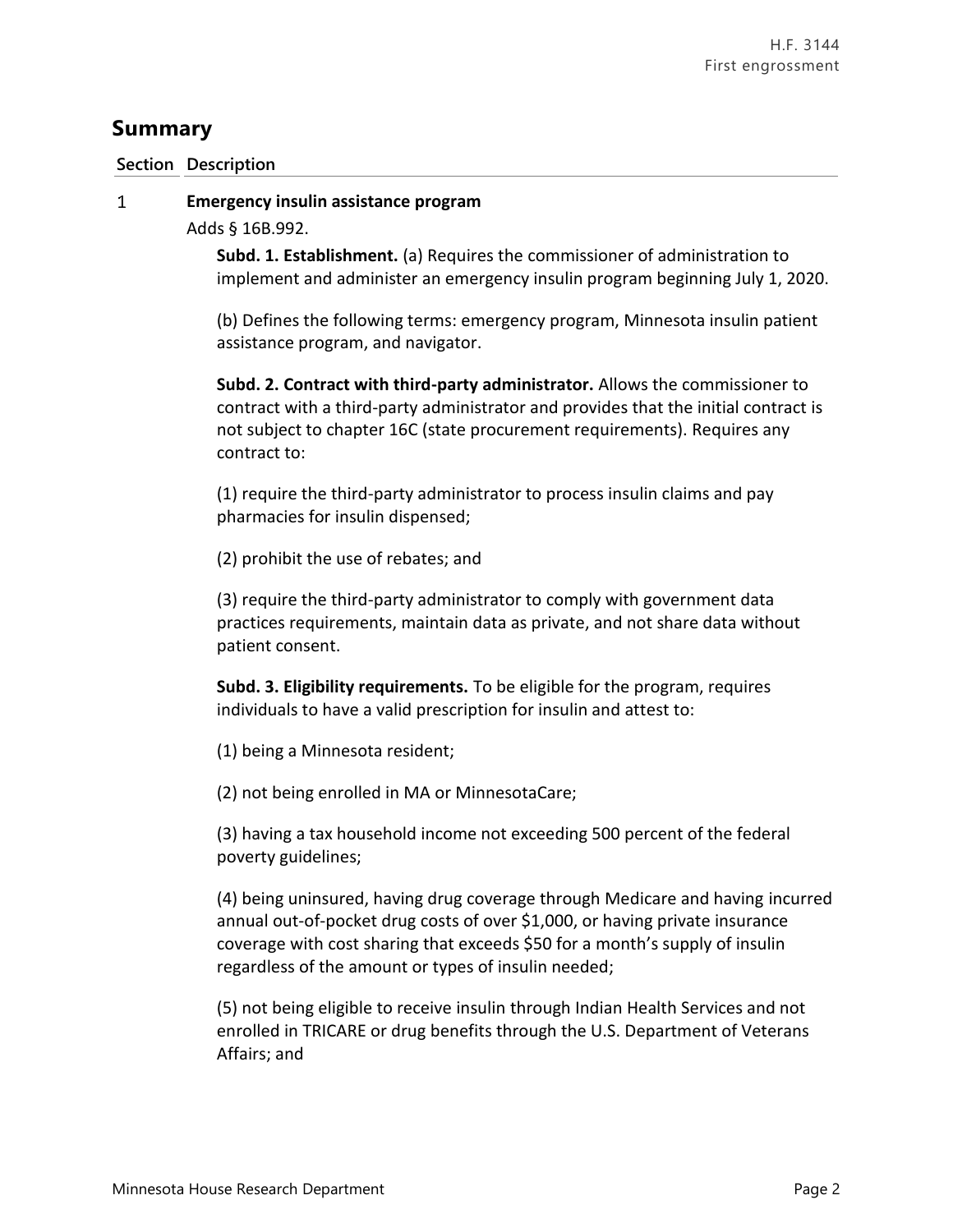(6) not having received insulin through the program during the 12 months preceding application.

**Subd. 4. Application process.** (a) Requires the MNsure board and the commissioner to develop an application form to be used for this program and the Minnesota insulin patient assistance program. The application must require the applicant to indicate whether insulin is being requested on an emergency basis and provide for the applicant's consent to the transfer of personal data. Requires the application to be made available on MNsure and agency websites and to health care practitioners.

(b) Requires the applicant to submit a signed and dated application to the MNsure board in order to obtain insulin. States that the applicant, by signing the application, is attesting that the information in the application is correct. Allows applications for emergency insulin to be submitted through the MNsure website or in paper form through a pharmacy. Provides that an individual is not eligible to reapply, by submitting a new application form, until 12 months have elapsed from the date insulin was first dispensed under the program.

(c) Upon receipt of an application, requires the MNsure board to verify, if applicable, whether 12 months have elapsed from the date insulin was first dispensed, and to provide applicants meeting this criterion, and new applicants, with an identification number indicating that a completed application has been received. This must be provided in a downloadable or electronic format.

**Subd. 5. Pharmacy participation.** (a) Requires pharmacies to participate in the program as a condition of doing business.

(b) Requires pharmacies to dispense up to a three-month supply of insulin to individuals who present a valid prescription, completed application, and MNsure identification number, who have indicated that they need insulin on an emergency basis. Requires pharmacies to dispense insulin in one-month increments upon request. Requires pharmacies to submit claims for reimbursement to the commissioner.

(c) Requires pharmacies to make applications available at each pharmacy location and allows pharmacies to assist applicants in applying for the program.

(d) Requires individuals to pay a \$30 copayment for each month's supply of insulin or a proportional copayment for lesser quantities, regardless of the amount or types of insulin needed.

(e) Requires pharmacies, when dispensing insulin, to provide the individual with the address for the Board of Pharmacy website on accessing lower cost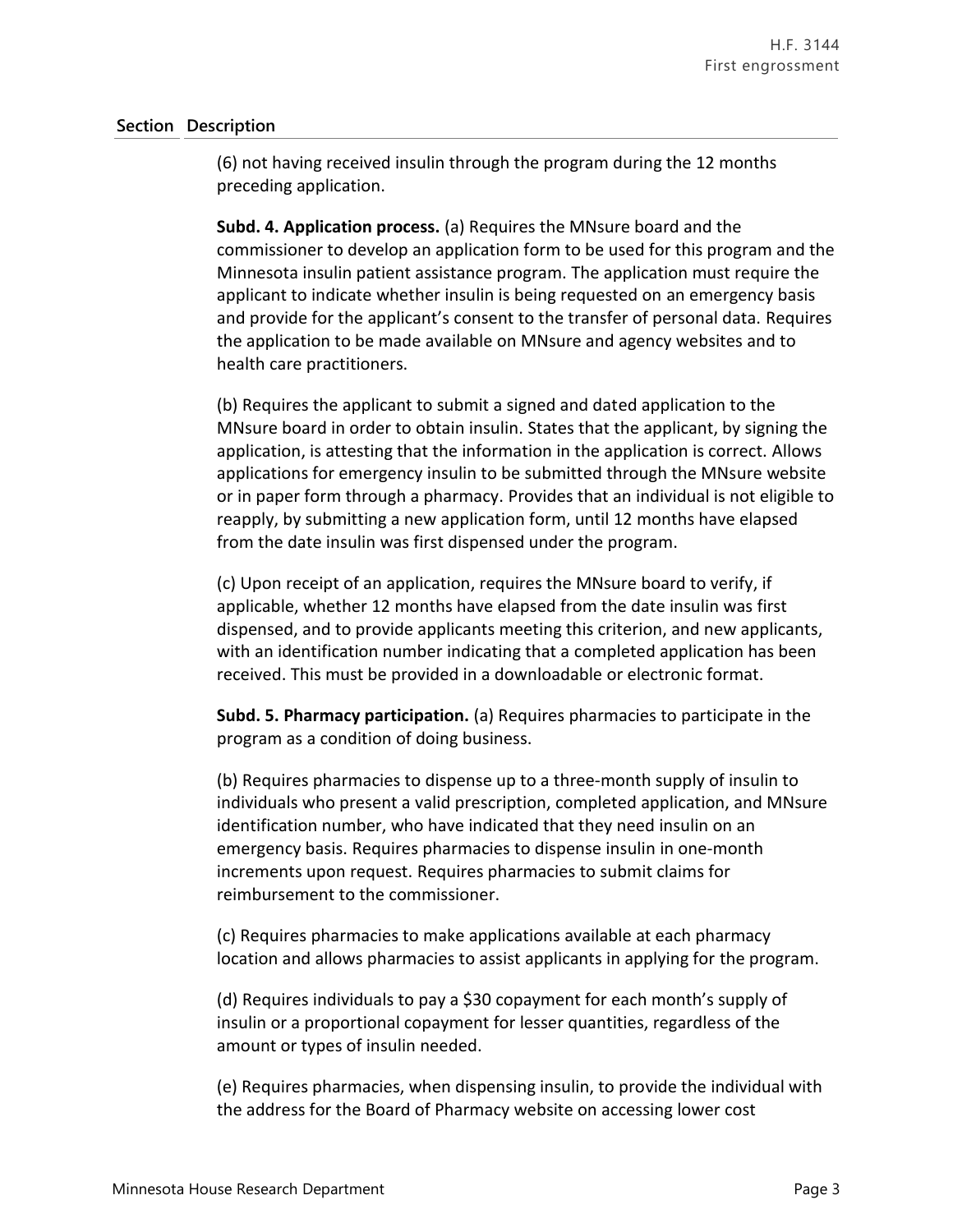prescription drugs and information on the Minnesota insulin patient assistance program.

**Subd. 6. State and federal anti-kickback provisions.** (a) Provides that persons or entities participating in or administering the emergency insulin assistance program are not subject to liability under the state's anti-kickback provisions.

(b) Prohibits persons or entities participating in or administering the program from requesting or seeking, or causing another to request or seek, any reimbursement or compensation for which payment may be made under a federal health care program.

**Subd. 7. Report.** Requires the commissioner, in consultation with any third-party administrator, to report to the legislature by January 15, 2022, and each January 15 thereafter, on the emergency insulin assistance program for the previous fiscal year, including the number of individuals who received insulin, the cost of the program (with a separate statement of administrative costs), and the number of individuals who reapplied for the program.

### $2<sup>1</sup>$ **Insulin assistance account**

# Adds § 16B.993.

**Subd. 1. Establishment.** Establishes the insulin assistance account in the special revenue fund. Requires manufacturer insulin registration fees collected by the Board of Pharmacy to be deposited into the account.

**Subd. 2. Use of account funds.** For fiscal year 2020 and subsequent fiscal years, appropriates money in the account to: (1) the commissioner of administration to reimburse pharmacies and for administrative costs under the emergency insulin program, including the cost of any contract with a third-party administrator; and (2) the MNsure board for administrative costs in operating the Minnesota insulin patient assistance program. Allows the commissioner of management and budget to transfer money from the account to the health care access fund.

### 3 **Cost-sharing limit for insulin**

Adds § 62Q.491.

**Subd. 1. Applicability.** States that the section applies to all health plans that provide coverage for insulin.

**Subd. 2. Limit on cost-sharing.** (a) Requires health plans to limit cost-sharing for insulin to no more than \$30 for a month's supply, or proportional cost-sharing for other quantities, regardless of the amount or types of insulin needed.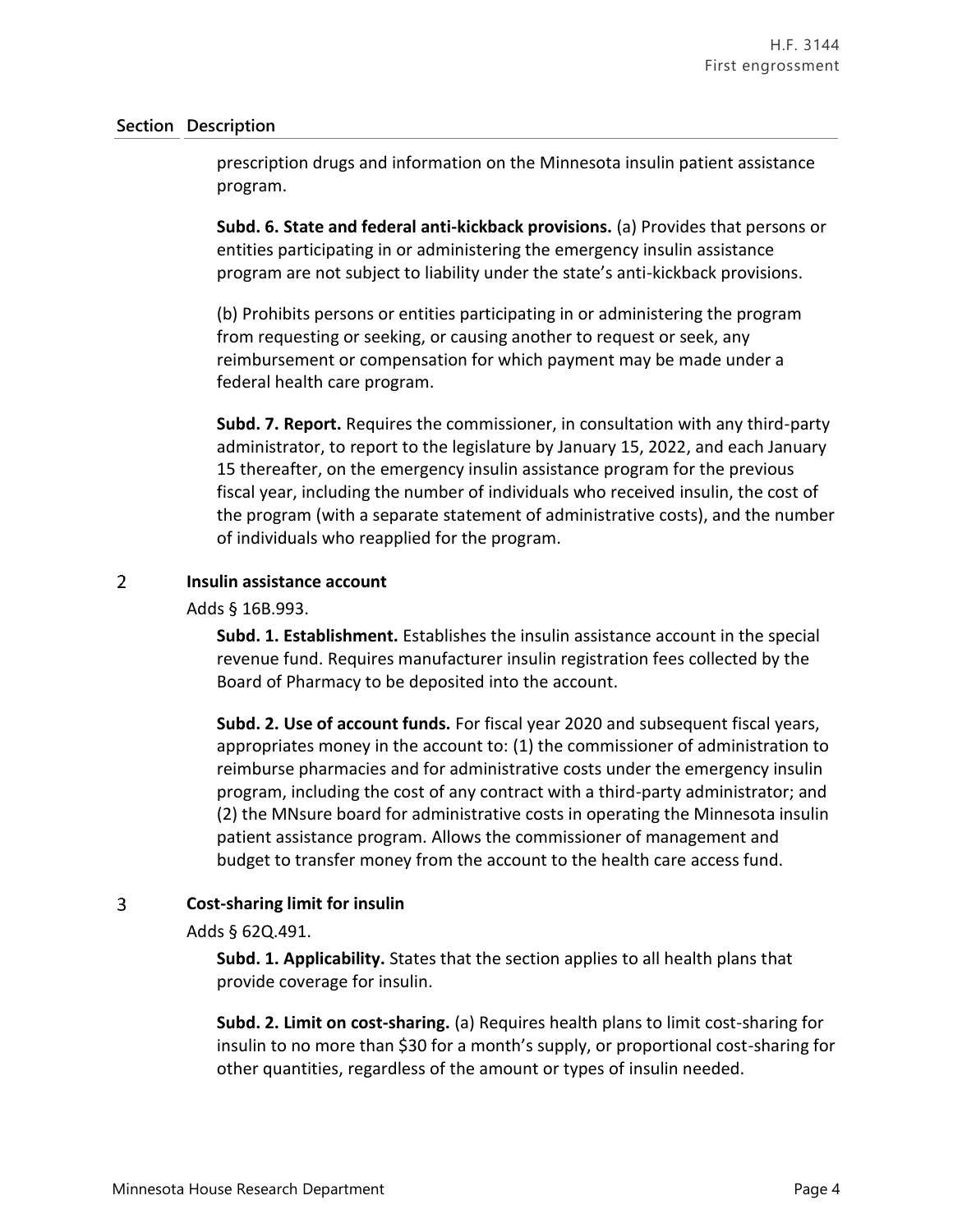(b) States that the subdivision does not prevent a health plan company from limiting cost-sharing to a lower amount that that specified in paragraph (a).

Provides a January 1, 2021 effective date.

### $\overline{4}$ **Dependent child notice**

Adds § 62Q.678. Requires group health plans and health plan companies that offer group or individual plans with dependent coverage to provide advance written notice to enrollees with dependent child coverage and to the dependent child, that this coverage ends when the child reaches age 26. Specifies requirements for this notice.

### 5 **Minnesota insulin patient assistance program**

Adds § 62V.12.

**Subd. 1. Establishment.** Requires the MNsure board to implement and administer the Minnesota insulin patient assistance program beginning July 1, 2020.

**Subd. 2. Eligibility.** (a) To be eligible, requires an individual to have a valid prescription for insulin and:

(1) be a Minnesota resident;

(2) not be enrolled in MA or MinnesotaCare;

(3) have a tax household income not exceeding 400 percent of the federal poverty guidelines;

(4) be uninsured, have drug coverage through Medicare and have incurred annual out-of-pocket drug costs of over \$1,000, or have private insurance coverage with cost sharing that exceeds \$50 for a month's supply of insulin, regardless of the amount or types of insulin needed;

(5) not be eligible to receive insulin through Indian Health Services and not be enrolled in TRICARE or drug benefits through the U.S. Department of Veterans Affairs.

(b) Defines "navigator" and "program."

**Subd. 3. Application process; eligibility determination.** (a) Requires the board to make the application form available to pharmacies and health care practitioners, and requires pharmacies to make the application available at each location. Also requires the form to be accessible through the MNsure website. Specifies that applicant may submit a signed and date form to the board through the website, by mail or fax, or in person.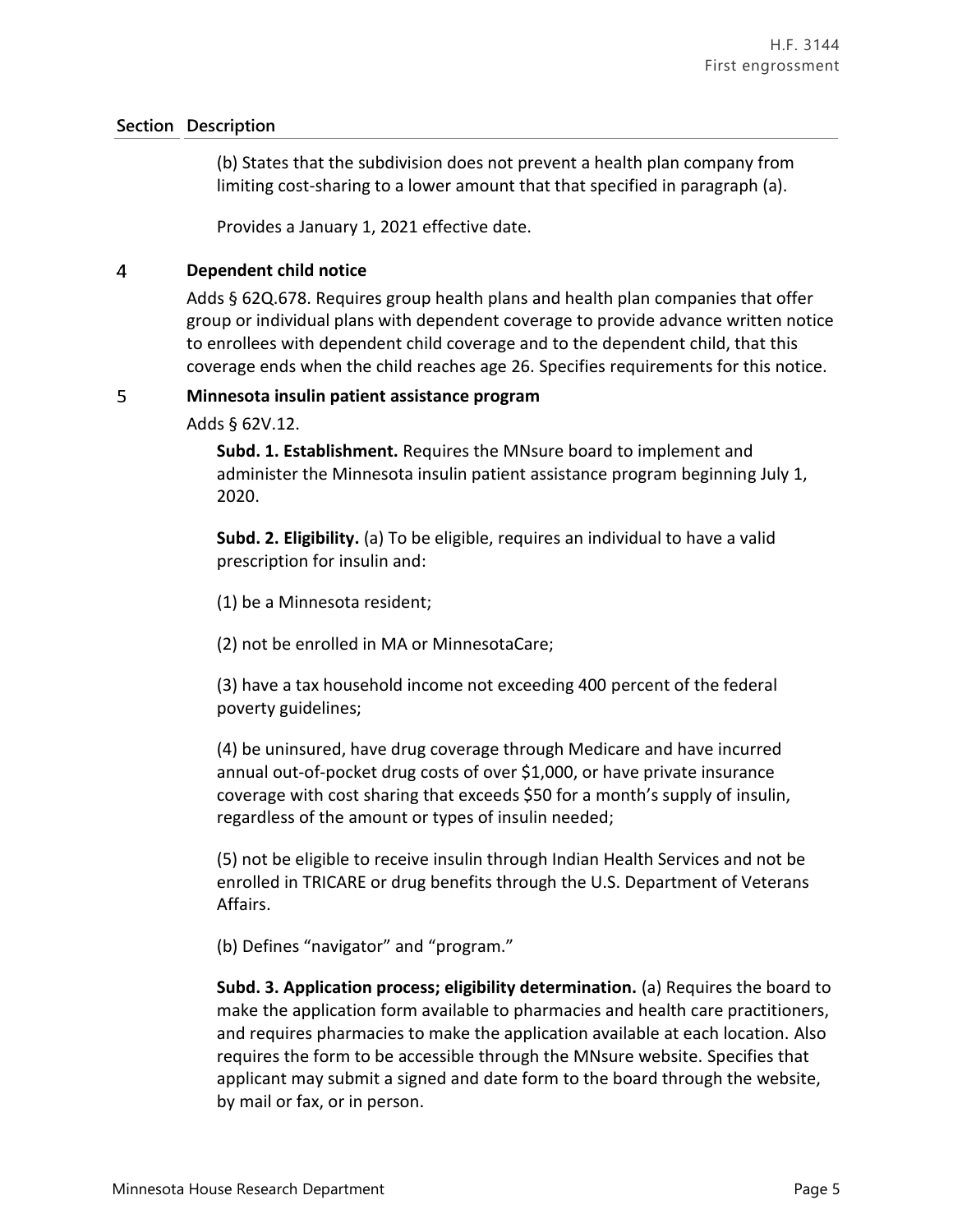(b) Requires the board to develop and implement a process to determine if an individual is eligible for the program, which may include the use of navigators.

(c) Following receipt of an application, requires the board to determine eligibility as provided in this subdivision. Allows the board to require additional information from an applicant.

(d) Requires the board to first determine, using information provided by the commissioner of human services, if the individual is enrolled in MA or MinnesotaCare. If this is the case, the individual is not eligible to participate in the Minnesota insulin patient assistance program. If this is not the case, the board shall refer the individual to a navigator.

(e) The navigator shall screen referred individuals for program eligibility and shall notify the board for confirmation of eligibility. If the board confirms eligibility, the board shall submit the individual's patient information to drug manufacturer, inform the individual, and provide the individual with an eligibility statement that includes a patient identification number.

(f) If the individual is not found eligible for MA, MinnesotaCare, or the Minnesota insulin patient assistance program, the board shall notify the individual of possible qualification for another insulin coverage option, and provide the individual with information on how to enroll in the coverage option. Insulin coverage options include, but are not limited to: (1) another insulin manufacturer patient assistance program; (2) qualified health plans offered through MNsure; (3) 340b providers; and (4) community health centers.

(g) Provides that an eligibility statement is valid for 12 months, after which an individual must submit a new application.

(h) Requires the MNsure board to allow appeals of eligibility determinations using the process provided in Minnesota Rules.

**Subd. 4. Submittal to manufacturers.** (a) Requires the board to submit the eligible patient's identification number and other relevant information to drug manufacturers according to this section. Specifies applicant notice requirements.

(b) Allows patients in the program to elect to receive insulin from the manufacturer assistance program through a community pharmacy, mail-order pharmacy, or designated health care provider.

**Subd. 5. Manufacturer's responsibilities.** (a) Requires insulin manufacturers to participate in the program as a condition of doing business, and to operate a patient insulin assistance program that meets the requirements of this section. Requires each manufacturer to provide the board with contact information for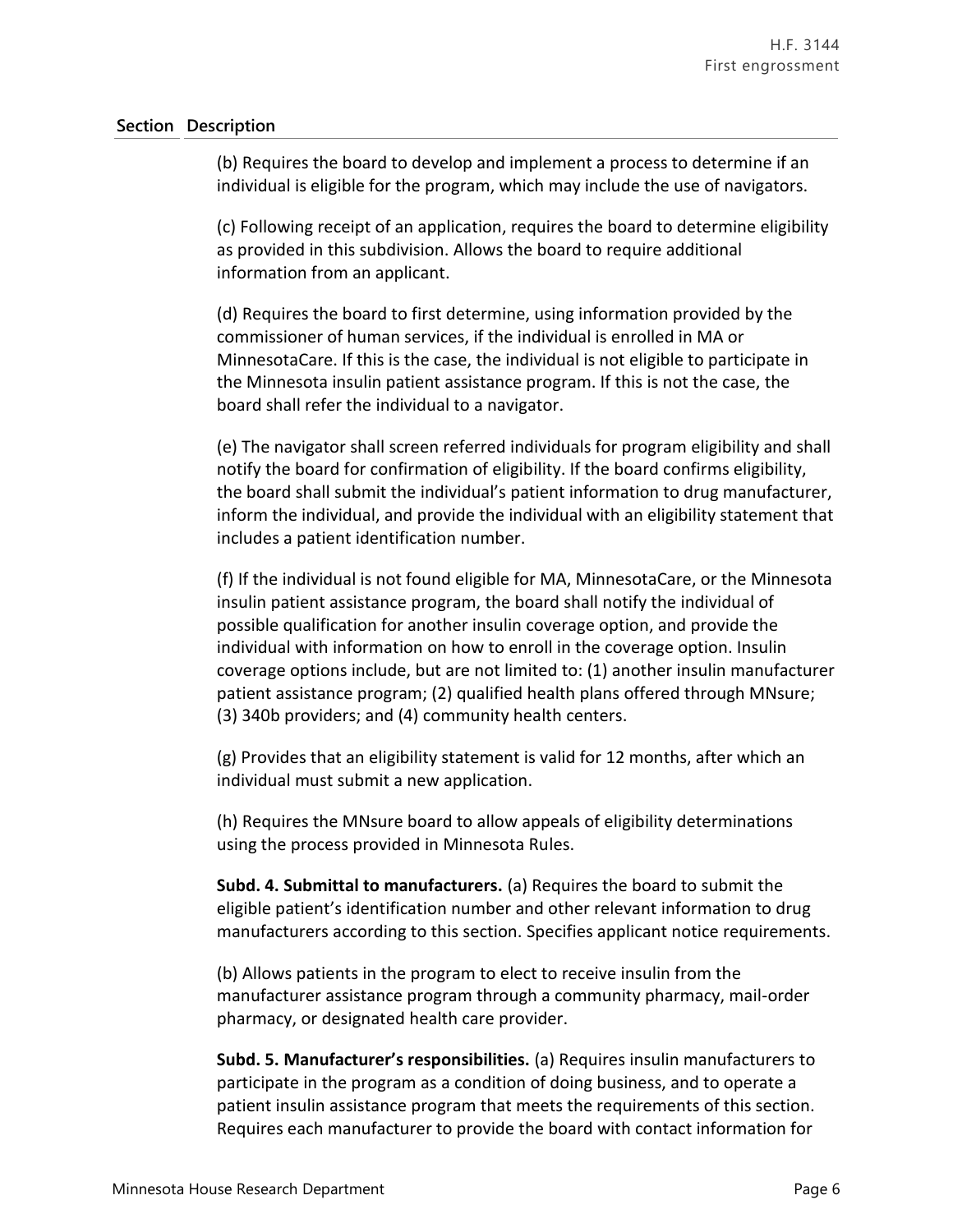health care practitioners to use in submitting prescription orders to the manufacturer. States that a prescription order includes the patient's name, identification number, prescription, and delivery address.

(b) Requires a manufacturer, upon receipt of a prescription order and other relevant information, to send a three-month supply of insulin, unless a lesser amount is requested, to the designated pharmacy or health care provider, at no charge.

(c) Requires a manufacturer, upon receipt of a reorder, to send an additional 90 day supply of the insulin, unless a lesser amount is requested, to the designated pharmacy or health care provider.

(d) Requires manufacturers to annually report to the Board of Pharmacy information on the number of individuals participating, quantity of insulin provided, and other information necessary for the board to verify compliance. Allows the board to assess a manufacturer an administrative penalty of \$100,000 for each month or partial month of non-compliance.

(e) Requires a manufacturer to comply with specified requirements related to data privacy.

**Subd. 6. Data.** (a) Requires all data collected, created, received, maintained, or disseminated by the board related to applicants, eligible individuals, and program participants to be classified as private data on individuals, allows this data to be shared with manufacturers with patient consent, to the extent necessary for program operation, and makes the data subject to certain data privacy requirements that apply to MNsure.

(b) Allows the commissioner of human services and the MNsure board to enter into an information-sharing agreement to determine MA and MinnesotaCare enrollment status related to the operation of the program. Specifies criteria for the agreement.

**Subd. 7. State and federal anti-kickback provisions.** (a) Provides that persons or entities participating in or administering the Minnesota insulin patient assistance program are not subject to liability under the state's anti-kickback provisions.

(b) Prohibits persons or entities participating in or administering the program from requesting or seeking, or causing another to request or seek, any reimbursement or compensation for which payment may be made under a federal health care program.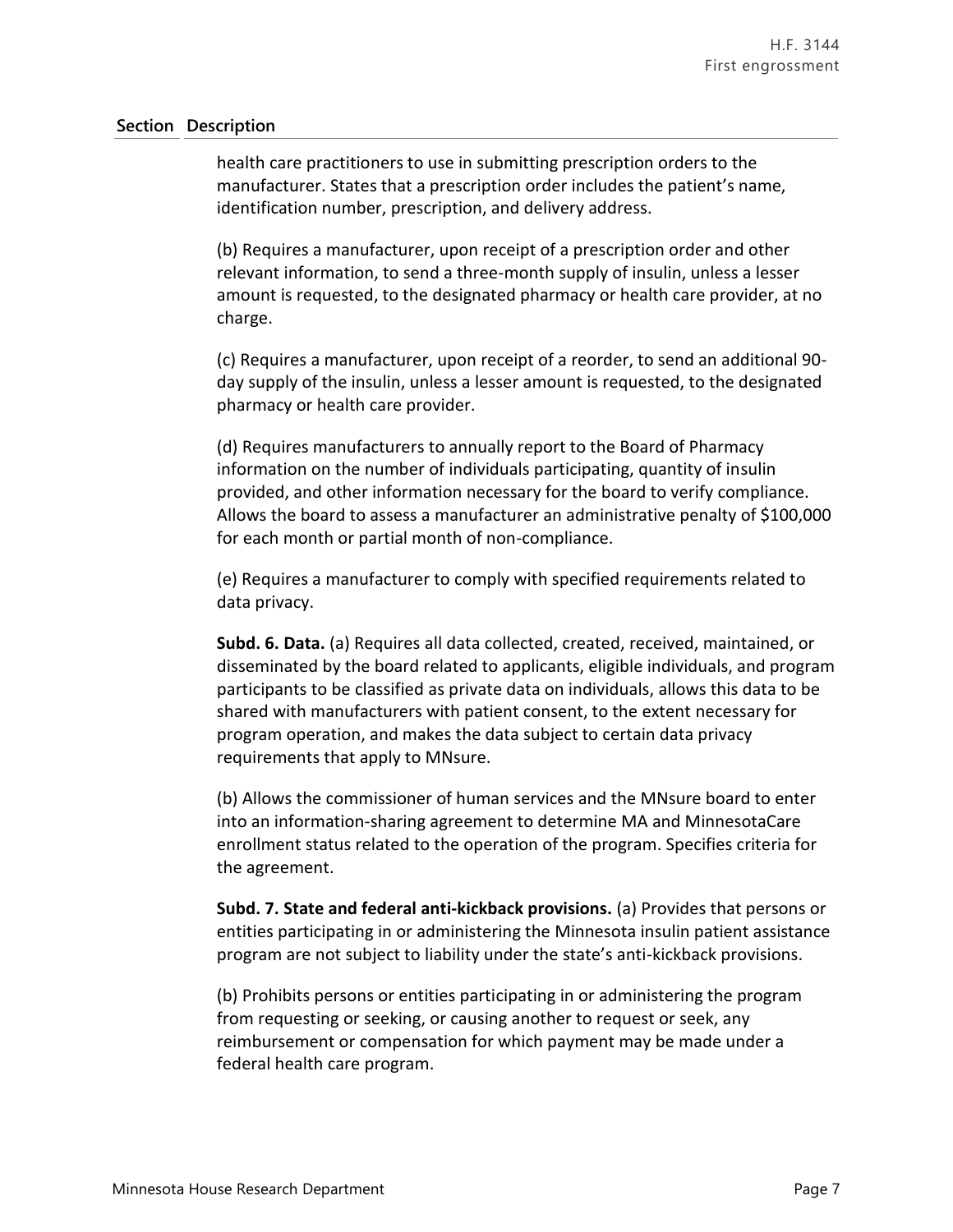**Subd. 8. Report.** (a) Requires the MNsure board to report to the legislature on the status of the program and the number of individuals served, by January 15 of each year beginning January 15, 2021.

(b) Requires the Board of Pharmacy to report to the legislature annually, beginning January 15, 2021, on the number of individuals participating in a drug manufacturer insulin assistance program, the quantity of insulin products provided in the aggregate and through each drug manufacturer program, and an evaluation of the extent to which drug manufacturers comply with the requirements of this section.

### 6 **Information provision; sources of lower cost prescription drugs**

Amends § 151.06, subd. 6. Requires the Board of Pharmacy to include, on its website page on lower cost prescription drugs, information on the emergency insulin assistance program and the Minnesota insulin patient assistance program.

### $\overline{7}$ **Insulin reporting and registration fee**

Adds § 151.245.

**Subd. 1. Definitions.** Defines "manufacturer" and "wholesaler."

**Subd. 2. Reporting requirements.** (a) Requires each manufacturer and wholesaler to report to the Board of Pharmacy, beginning March 1, 2020 and each March 1 thereafter, every sale, delivery, or other distribution of insulin within or into the state, in the manner and format specified by the board.

(b) Requires pharmacies, beginning March 1, 2020 and each March 1 thereafter, to report to the board any intracompany delivery or distribution of insulin into the state, to the extent this is not reported by a licensed wholesaler. Specifies criteria for reporting.

(c) Allows the board to assess a manufacturer, wholesaler, or pharmacy an administrative penalty of up to \$10,000 per day for noncompliance. States that the penalty is not a form of disciplinary action and requires penalty assessments to be deposited in the insulin assistance account.

**Subd. 3. Determination of manufacturer's registration fee.** (a) Requires the board to annually assess manufacturers a registration fee that in the aggregate, equals the total cost of: (1) the emergency insulin assistance program for the previous fiscal year, including any appropriation to the commissioner of administration to reimburse pharmacies or for administrative costs incurred by the commissioner or the board of pharmacy, plus any outstanding liabilities to the program; and (2) costs incurred by the MNsure board in administering the Minnesota insulin patient assistance program.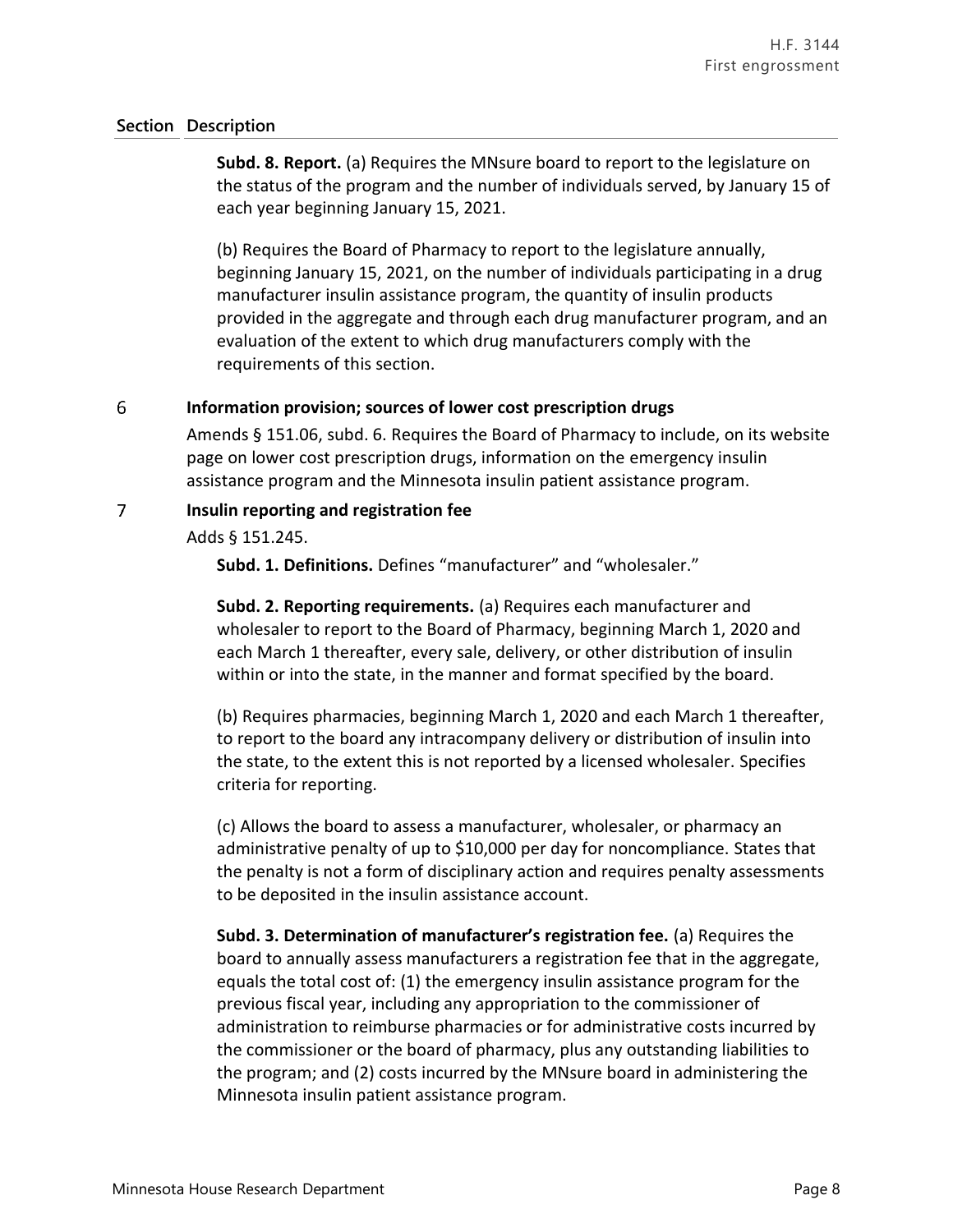Requires the board to determine a pro-rated fee for each manufacturer based on the manufacturer's percentage of the total number of insulin units reported for sale, distribution, or delivery in the state. Directs the commissioner of management and budget to estimate the cost of the program for the first fiscal year, and notify the board of this estimated cost by May 1, 2020. Requires the board to determine each manufacturer's initial fee based on this estimate.

(b) Requires the board, beginning June 1, 2020, and each June 1 thereafter, to notify each manufacturer of the annual amount of that manufacturer's insulin registration fee.

(c) Allows a manufacturer to dispute the fee that is assessed within 30 days of notification. Specifies related procedures.

(d) If a manufacturer fails to report required information, allows the board to set an annual insulin registration fee based on the manufacturer's percentage of the total number of units of insulin sold, delivered, or distributed under MA.

### 8 **Requirements**

Amends § 151.252, subd. 1. Requires a manufacturer of insulin to pay the applicable insulin registration fee by July 1 of each year, beginning July 1, 2020. Requires the fee to continue to be paid if there is a change in ownership. Allows the board to assess a fee for late payment of ten percent per month or any portion of a month. Requires the registration fee and any late fees to be deposited into the insulin assistance account.

### 9 **Information provision; pharmaceutical assistance programs**

Amends § 214.122. Requires the board of medical practice and board of nursing to ensure that their licensees are provided with information on the emergency insulin assistance program and the Minnesota insulin patient assistance program.

### 10 **Citation**

States that this act may be cited as "The Alec Smith Insulin Affordability Act."

### 11 **Earlier implementation date for the emergency insulin assistance program**

(a) Allows the governor, by executive orders, to begin operation of the emergency insulin assistance program and the Minnesota insulin patient assistance program before the July 1, 2020 implementation dates.

(b) If the governor does not issue an executive order, requires the both insulin assistance programs to be implemented July 1, 2020.